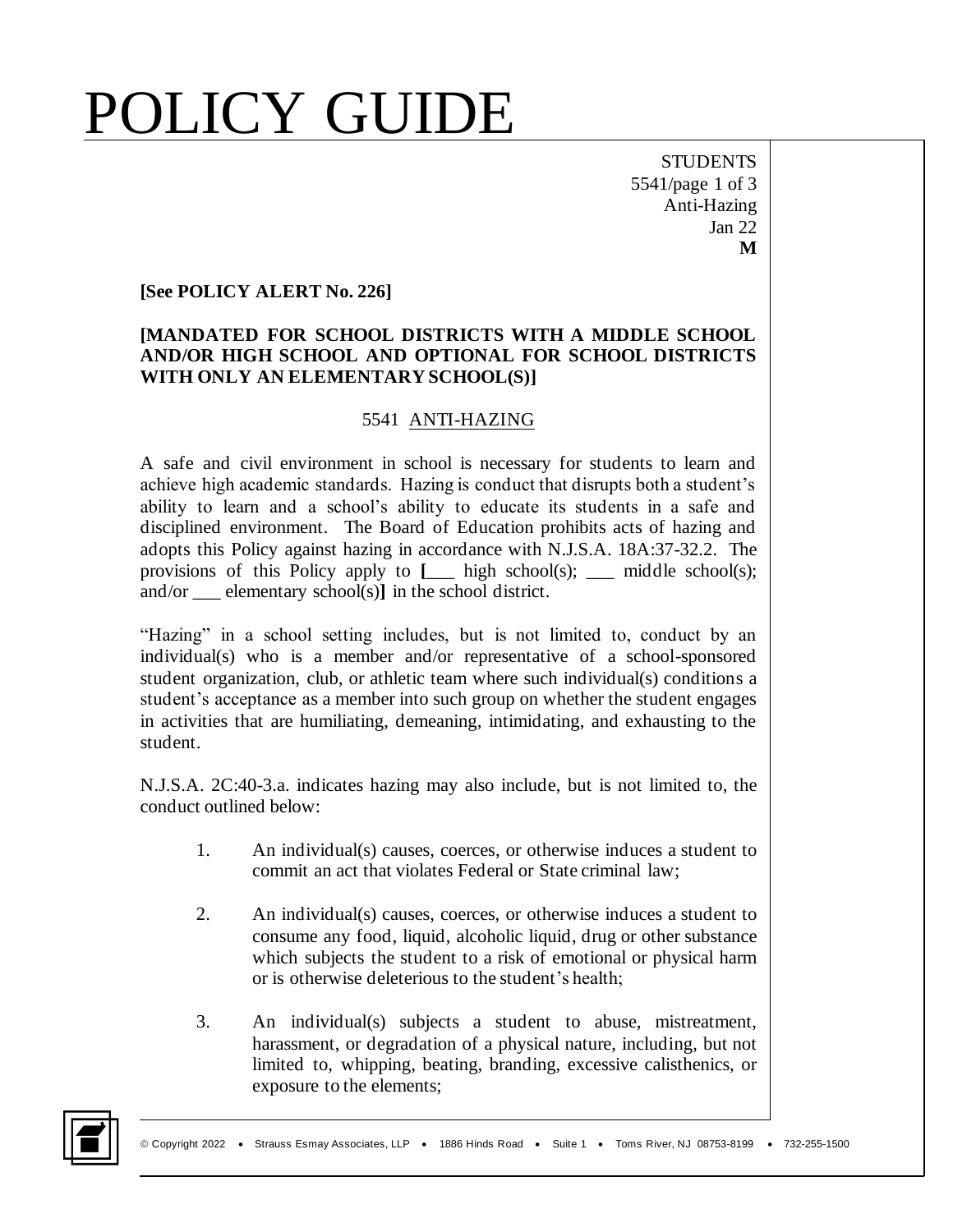# POLICY GUIDE

**STUDENTS** 5541/page 2 of 3 Anti-Hazing

- 4. An individual(s) subjects a student to abuse, mistreatment, harassment, or degradation of a mental or emotional nature, including, but not limited to, activity adversely affecting the mental or emotional health or dignity of the individual, sleep deprivation, exclusion from social contact, or conduct that could result in extreme embarrassment;
- 5. An individual(s) subjects a student to abuse, mistreatment, harassment, or degradation of a sexual nature; or
- 6. An individual(s) subjects a student to any other activity that creates a reasonable likelihood of bodily injury to the student.

Board of Education members, school employees, and contracted service providers are required to report an alleged incident of hazing that may take place or has taken place on or off school grounds to the Principal or designee on the same day when the individual witnessed or received reliable information regarding such an incident. Students, parents, volunteers, or visitors are encouraged to report an alleged incident of hazing that may take place or has taken place on or off school grounds to the Principal or designee on the same day when the individual witnessed or received reliable information regarding any such incident.

Any report of an alleged incident of hazing shall be immediately investigated by the Principal or designee in accordance with procedures used to investigate alleged violations of the Student Discipline/Code of Conduct and Policy and Regulation 5600. A Principal or designee who receives a report of an alleged incident of hazing and fails to initiate or conduct an investigation and fails to minimize or eliminate the hazing may be subject to disciplinary action.

The Principal or designee may identify behavior when investigating an alleged incident of hazing indicating harassment, intimidation, or bullying (HIB) pursuant to N.J.S.A. 18A:37-14 et seq. – the New Jersey Anti-Bullying Bill of Rights Act (ABR). If the Principal or designee identifies behavior indicating HIB, the Principal or designee shall ensure a separate investigation is conducted in accordance with the ABR and Policy 5512.